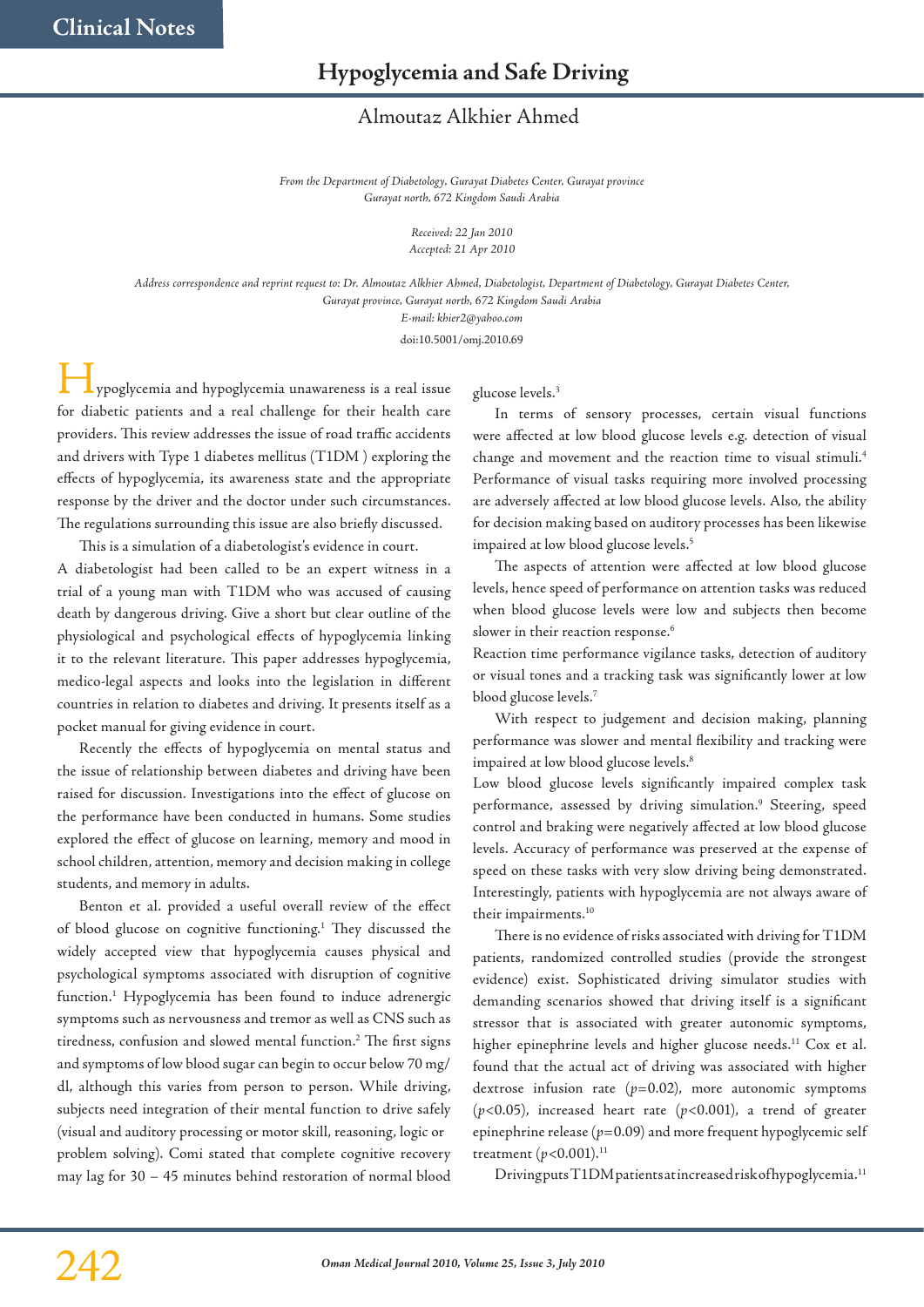Simulator performance studies also showed that during hypoglycemia (even if mild with BG between 4.0 and 3.4 mmol/l), T1DM persons engage in some form of less safe driving (driving across the midline, speeding and/or inappropriate breaking).<sup>2</sup> The exact BG range at which driving is impaired and the exact driving parameters disrupted were found to be idiosyncratic.<sup>10</sup> Depression of CNS activity (evidenced by increased theta wave activity in EEG) occurs at moderate hypoglycemia (3.3-2.8 mmol/l).<sup>10</sup> Moreover, such studies revealed that 23-43% of T1DM patients with impaired hypoglycemia awareness (based on epinephrinelevel and symptoms score assessed by various neuropsychological tests) failed to decide not to drive during hypoglycemia, thus increasing the chance of dangerous driving.<sup>12,13</sup>

Functions that are mainly affected by hypoglycemia include rapid decision-making, sustained attention, analysis of complex visual stimuli and hand–eye coordination. <sup>14</sup> In patients with T1DM and repeated hypoglycemia, there is marked deterioration of performance in tests of short-term, delayed, and working memory for both verbal and nonverbal material. 15

The issue of whether there is an increased risk of accidents among T1DM drivers has been controversial, but a recent retrospective study showed that significantly more T1DM drivers experienced at least one auto crash over the preceding 2-year period as compared to T2DM drivers or non-diabetic spouses (19% vs 12% vs 8% respectively, p<0.001).7 Also, significantly more of those T1DM drivers reported episodes of mild symptomatic hypoglycemia, hypoglycemic stupor and requiring assistance while driving due to the development of hypoglycemia than the T2DM drivers and non-diabetic drivers. <sup>16</sup> T1DM drivers also reported twice as many crashes as their non-diabetic spouses. $^{16}\mathrm{T1D}$  drivers who did not self-treat had almost three times the crash rate. The three main factors that significantly contributed to an increased probability of crashes were: experiencing more episodes of hypoglycemic stupor while driving, less frequent Self Monitoring Blood Glucose (SMBG) before driving and taking insulin by sc injections rather than an insulin pump. 16

The question of whether it is possible to ascertain that the T1DM patient in thiscase wassuffering from a hypo attack cannot be ascertained, but may put the possibility forward. Clues found to significantly increase the possibility of a hypoglycemic stupor while driving in T1DM include; accepting a lower BG as a threshold for deciding not to drive and suffering more frequent episodes of mild symptomatic hypoglycemia while driving. <sup>16</sup> However, a diabetic on tight glycaemic control (evidenced by his HbA1c) is at more risk of hypoglycemia. The presence of hypoglycemia unawareness may indicate the occurrence of previous severe hypoglycemia and raises the possibility that this patient suffered an attack while driving. One must look into the patient's BG in relation to driving and the time factor for development of events (in view of the recommendations) to judge further.

Hypoglycemia unawareness can be described when a subject is unaware of an early fall in their plasma glucose concentration and lose the warning neuroglycopaenic symptoms and fail to compensate by eating to prevent progression to severe hypoglycemia. The syndrome is the result of deficient sympathetic neural and adreno-medullary responses to falling glucose levels.

Hypoglycemia unawareness can occur in long standing diabetic patients who have defects in secretion of counterregulatory hormones. It is developed if there are frequent bouts of hypoglycemia (level below 3.0 mmol/l).<sup>17</sup> By definition, a patient with hypoglycemia unawareness cannot recognize this state. Hence full assessment can be completed by interviewing the people close to the patient in everyday life. Health education, SMBG can help especially after exercise and during sleep. 17

For hypoglycemia unawareness to be considered, it requires recurrent bouts of hypoglycemic attacks. <sup>18</sup> luckily, this can be reversed by scrupulous avoidance of hypoglycemia in daily life. At least a 3 week period of meticulous avoidance of hypoglycemia could be attempted with the goal of encouraging a return to awareness to hypoglycemia. 19

Hypoglycemia promotes mood changes, including increased irritability and anger.<sup>19, 20</sup> Long term consequence can include a pattern of fear of hypoglycemia with negative impact on patients' health related quality of life. <sup>6</sup> Patients with type 2 diabetes may experience feelings of depression and anxiety which may affect their driving performance. 21

Acute hypoglycemia causes a progressive, reversible deterioration in cognitive function that becomes detectable with glucose below 3 mmol/l. 20,22,23

A cognitive function does not return to normal until 40–90 minutes after normoglycaemia has been restored. 14,24

There should be specific obligations and recommendations that the T1DM driver should abide to and these should be discussed by their physician and other members of the diabetic team treating the patient. In this case, the T1DM driver should measure his BG before driving and not drive if it is below 5 mmol/l.<sup>16,25</sup> Moreover, the driver should frequently recheck their BG during long journeys driving, 16,25 a 2-hour interval has been suggested by some. 7The driver should discontinue driving and consume a rapidacting carbohydrate if they develop hypoglycemia. 16,25They should not continue driving until 30-45 minutes after restoration of BG as studies have shown that cognitive function may not recover until then. <sup>16</sup> A study where participants undertook BG Awareness Training (BGAT) showed a two third reduction in crashes and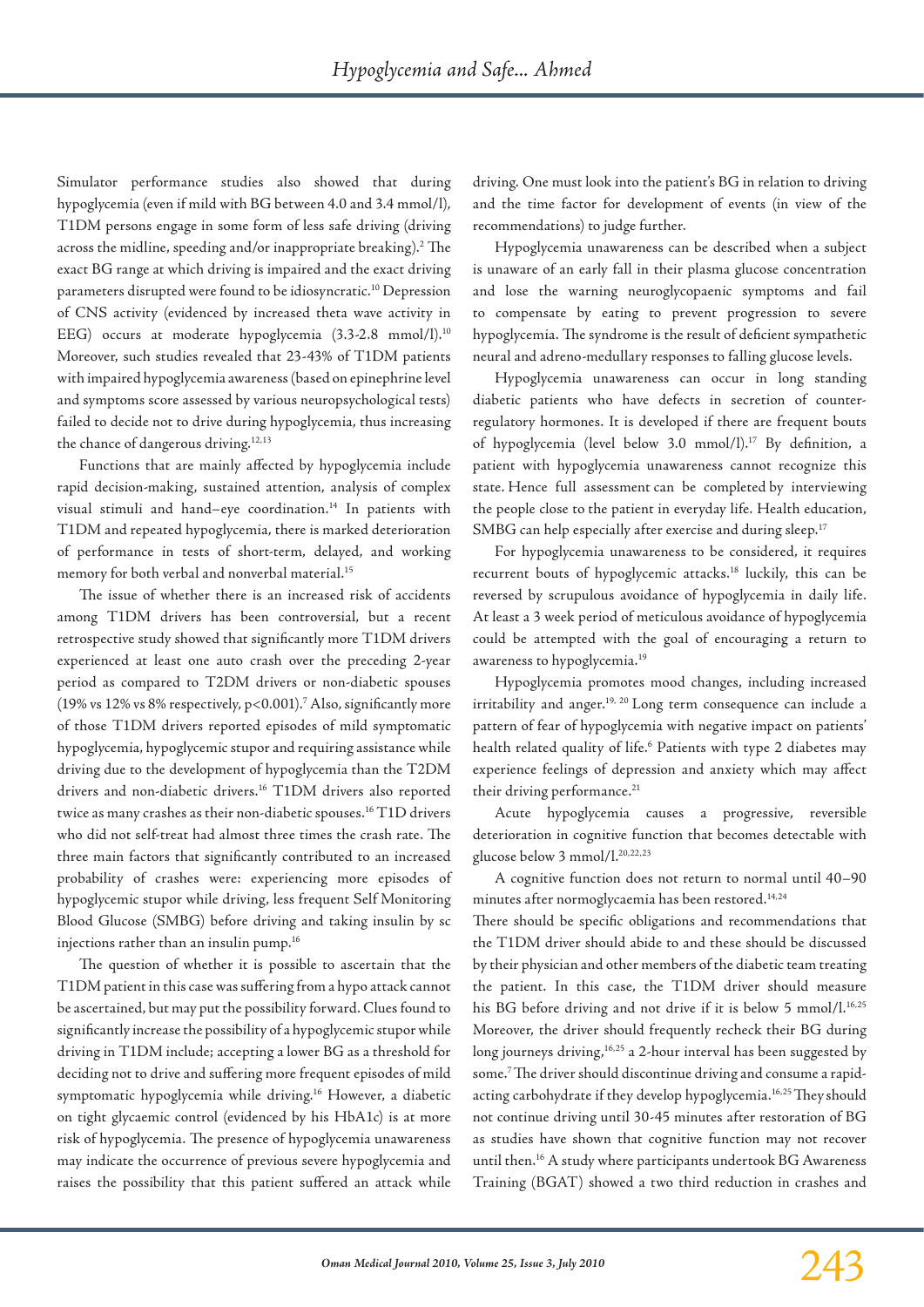motor vehicle violations at long-term follow up. <sup>25</sup> T1DM drivers should be urged to the wear potentially life saving diabetes alert identification, that will save their life and identify their blood sugar level at the moment of the accident by rescue teams.

Physicians have a duty to familiarize drivers with the risk of hypoglycemia and recognition of its signs and symptoms. <sup>26</sup> Drivers should perform SMBG especially when long journeys are planned. Drivers should be strongly advised against risk taking behavior. This should be correlated with meals. If the history is suggestive of hypoglycemic unawareness, the driver should be advised to stop driving until the condition is reversed, by scrupulously avoiding further hypoglycemia for at least two weeks. 27,28

The diabetic driver on insulin has a duty to inform the authorities about their diabetes. If they are on diet and/or oral hypoglycemic and are free of complications such as hypoglycemic unawareness, there is no need to inform the authorities. Generally, insulin treated patients are not allowed to drive heavy goods vehicles, certain passenger vehicles like buses. Approvals may be sought for exceptional cases. 29

Although the duty is on the driver to inform, the doctor may on grounds of public interest inform the authorities if they conclude that there is a risk, and the driver cannot be persuaded to notify the authorities or to stop driving. This intention must be communicated to the patient. The Driver and Vehicle Licensing Agency (DVLA) also recommend discussing with the next of kin, but the patient is unlikely to agree. A second opinion may be sought, but until this is resolved, the patient should also refrain from driving. 29

The obligation seems to rest largely on the individual patient, after due advice and discussion has taken place. The legal position of the physician who fails to notify the authorities about a recalcitrant driver in the event of an accident is still untested. $^{\rm 29}$ 

There is insufficient evidence to prove that diabetic drivers have higher accident rates. 30,31 However, some researches support the idea that hypoglycemia significantly compromises driving performance resulting in longer response times and lower scores in cognitive tests which may lead to traffic violations and accidents. $^{\rm 10}$ 

## **Acknowledgements**

The author reported no conflict of interest and no funding was reported on this work.

## **References**

- 1. Benton D, Parker PY, Donohoe RT. The supply of glucose to the brain and cognitive functioning. J Biosoc Sci 1996 Oct;28(4):463-479.
- 2. LJaE JA. Beating the blood sugar blues: American Diabetes Association

2001.

- 3. Comi RJ. Approach to acute hypoglycemia. Endocrinol Metab Clin North Am 1993 Jun;22(2):247-262.
- 4. Blackman JD, Towle VL, Lewis GF, Spire JP, Polonsky KS. Hypoglycemic thresholds for cognitive dysfunction in humans. Diabetes 1990 Jul;39(7):828- 835.
- 5. McCrimmon RJ, Deary IJ, Frier BM. Auditory information processing during acute insulin-induced hypoglycaemia in non-diabetic human subjects. Neuropsychologia 1997 Dec;35(12):1547-1553.
- 6. Lobmann R, Smid HG, Pottag G, Wagner K, Heinze HJ, Lehnert H. Impairment and recovery of elementary cognitive function induced by hypoglycemia in type-1 diabetic patients and healthy controls. J Clin Endocrinol Metab 2000 Aug;85(8):2758-2766.
- 7. Fruehwald-Schultes B, Born J, Kern W, Peters A, Fehm HL. Adaptation of cognitive function to hypoglycemia in healthy men. Diabetes Care 2000 Aug;23(8):1059-1066.
- 8. Hoffman RG, Speelman DJ, Hinnen DA, Conley KL, Guthrie RA, Knapp RK. Changes in cortical functioning with acute hypoglycemia and hyperglycemia in type I diabetes. Diabetes Care 1989 Mar;12(3):193-197.
- 9. Cox DJ, Gonder-Frederick L, Clarke W. Driving decrements in type I diabetes during moderate hypoglycemia. Diabetes 1993 Feb;42(2):239-243.
- 10. Cox DJ, Gonder-Frederick LA, Kovatchev BP, Julian DM, Clarke WL. Progressive hypoglycemia's impact on driving simulation performance. Occurrence, awareness and correction. Diabetes Care 2000 Feb;23(2):163- 170.
- 11. Cox DJ, Gonder-Frederick LA, Kovatchev BP, Clarke WL. The metabolic demands of driving for drivers with type 1 diabetes mellitus. Diabetes Metab Res Rev 2002 Sep-Oct;18(5):381-385.
- 12. Weinger K, Kinsley BT, Levy CJ, Bajaj M, Simonson DC, Cox DJ, et al. The perception of safe driving ability during hypoglycemia in patients with type 1 diabetes mellitus. Am J Med 1999 Sep;107(3):246-253.
- 13. Stork AD, van Haeften TW, Veneman TF. The decision not to drive during hypoglycemia in patients with type 1 and type 2 diabetes according to hypoglycemia awareness. Diabetes Care 2007 Nov;30(11):2822-2826.
- 14. Blackman JD, Towle VL, Sturis J, Lewis GF, Spire JP, Polonsky KS. Hypoglycemic thresholds for cognitive dysfunction in IDDM. Diabetes 1992 Mar;41(3):392-399.
- 15. Sommerfield AJ, Deary IJ, McAulay V, Frier BM. Short-term, delayed, and working memory are impaired during hypoglycemia in individuals with type 1 diabetes. Diabetes Care 2003 Feb;26(2):390-396.
- 16. Cox DJ, Penberthy JK, Zrebiec J, Weinger K, Aikens JE, Frier B, et al. Diabetes and driving mishaps: frequency and correlations from a multinational survey. Diabetes Care 2003 Aug;26(8):2329-2334.
- 17. Cryer PE. The barrier of hypoglycemia in diabetes. Diabetes 2008 Dec;57(12):3169-3176.
- 18. Turner BC, Jenkins E, Kerr D, Sherwin RS, Cavan DA. The effect of evening alcohol consumption on next-morning glucose control in type 1 diabetes. Diabetes Care 2001 Nov;24(11):1888-1893.
- 19. Dagogo-Jack S, Fanelli CG, Cryer PE. Durable reversal of hypoglycemia unawareness in type 1 diabetes. Diabetes Care 1999 May;22(5):866-867.
- 20. Deary IJ. Symptoms of Hypoglycaemia and Effects on Mental Performance and Emotions. In: Frier BM, editor. Hypoglycaemia in Clinical Diabetes: John Wiley & Sons, Ltd; 2007.
- 21. R.R ABJR. Practical Psychology for Diabetes Clinicians: Amer Diabetes Assn; 2002.
- 22. McAulay V, Deary IJ, Ferguson SC, Frier BM. Acute hypoglycemia in humans causes attentional dysfunction while nonverbal intelligence is preserved. Diabetes Care 2001 Oct;24(10):1745-1750.
- 23. Warren RE, Allen KV, Sommerfield AJ, Deary IJ, Frier BM. Acute hypoglycemia impairs nonverbal intelligence: importance of avoiding ceiling